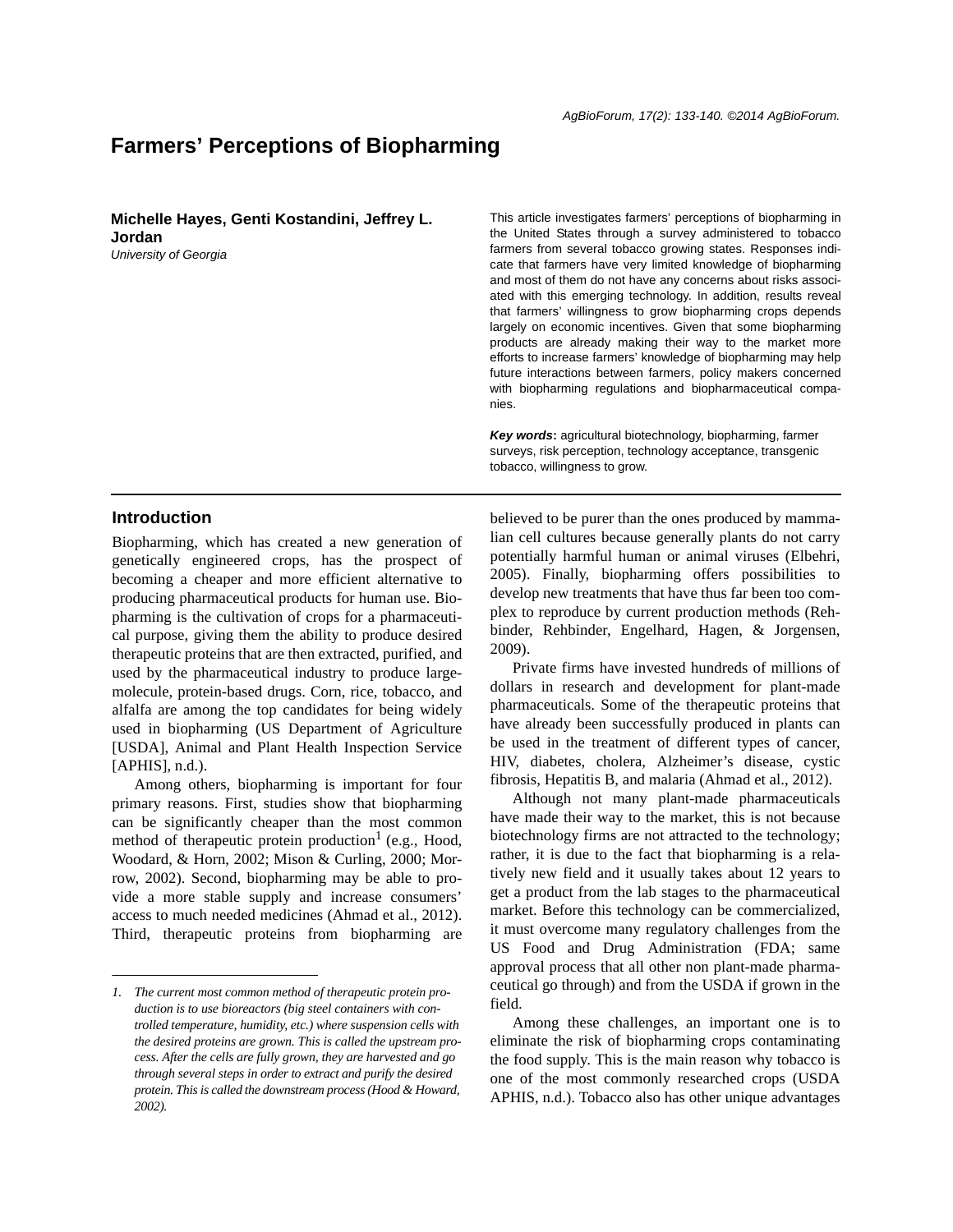that address some of the other concerns regarding biopharming. First, the plant is harvested before it reaches maturity or the tops are cut so that the tobacco plant does not flower, thus reducing the risk of contamination through pollen drift (Nevitt et al., 2003). Second, there is also a novel gene that delays the expression of the foreign protein in the field. The new protein would not be expressed until after the tobacco is harvested (Nevitt et al., 2003). Additionally, the nicotine found in tobacco makes the plant less desirable for animal species to feed on, which reduces the risks of contaminating the food supply and endangering local animals (Nevitt et al., 2003).

Biopharming is surrounded by policy and legal controversies involving animal and plant biopharming, pharmaceutical companies, and farmers. The regulatory process involves several important regulatory agencies (e.g., FDA, Environmental Protection Agency [EPA], and USDA APHIS) and policymakers continue to face emerging challenges to establish the correct legal framework. Several bills have been introduced in Congress aiming at protecting the interests of different stakeholders. For example, the Genetically Engineered Safety Act (H.R. 5578) would prohibit open-air cultivation of genetically modified (GM) pharmaceutical and industrial crops and prohibit use of common human food or animal feed as the host plant for a genetically engineered pharmaceutical or industrial chemical. Another bill, the Genetically Engineered Technology Farmer Protection Act (H.R. 5579), would provide various legal protections for farmers and ranchers that may be harmed economically by GM seeds and assign liability for injury caused by GM organisms (Cowan, 2011).

As biopharming progresses, regulatory agencies face the challenge of addressing public environmental (and other) concerns, while at the same time allowing biotech firms and farmers to advance the industry. There have been several studies that evaluate public opinions toward biopharming (e.g., Cook & Fairweather, 2007; Einsiedel & Medlock, 2005; Nevitt, Mills, Reaves, & Norton, 2006). However, thus far, there have been no quantitative studies that evaluate farmers' perceptions of biopharming. Most public opinion research was conducted in the mid 2000s, and with the exception of 17 tobacco producers interviewed in a qualitative study conducted by Nevitt et al. (2003), to our knowledge, there has been no research on US farmers' opinions on biopharming.

Farmers are an important link in the prospect of commercialized biopharming, and a better understanding of farmers' knowledge and how they feel about biopharming is crucial for setting up the appropriate regulatory framework for the technology. In addition to general knowledge on farmers' perception of biopharming, it is also particularly important to understand whether they would be willing to grow biopharming crops and under what conditions.

To begin answering some of these questions, we conducted a survey with tobacco farmers. Our analysis of this data aims to augment the biopharming literature by shedding some light on farmers' knowledge of biopharming, attitudes, and conditions under which they would be involved in biopharming. The findings of this study will benefit not only tobacco farmers, but also biopharming companies, consumers, and policymakers by allowing for a better understanding of producer knowledge of biopharming and their attitudes.

## **Biopharming Progress and Market Approvals**

Research on biopharming started more than two decades ago. However, the first commercial approval did not come until 2006 when Dow AgroSciences received the first approval of a plant-made pharmaceutical for a poultry vaccine created from tobacco cells (Katsnelson, Ransom, Vermij, & Waltz, 2006). Since then, many biotechnology firms have attempted to receive approval from the FDA and other countries' regulatory agencies (Obembe, Popoola, Leelavathi, & Reddy, 2011).

In 2006, Planet Biotechnology received approval in Europe for Caro $\overline{RX}^m$ , which is a topical treatment for the prevention of tooth decay (Planet Biotechnology, Inc., n.d.). However,  $CaroRX^{TM}$  was registered as a medical device, so the product avoided the approval process as a plant-made pharmaceutical (Twyman, Schillberg, & Fischer, 2012). The company is currently in Phase II clinical trials in the FDA approval process in the United States (Planet Biotechnology, n.d.).

A Hepatitis B antibody made from tobacco plants was approved in Cuba in 2006 (Twyman et al., 2012). The antibody is not the active ingredient in the vaccine, but it is used in the purification of the vaccine during the traditional production method. However, this product was subject to the same approval process as plant-made pharmaceuticals that are used as active ingredients (Twyman et al., 2012). Additionally, there have been several approvals for plant-made products used for nonpharmaceutical purposes because of more lenient regulatory policies (Spök & Karner, 2008).

In May 2012, Protalix Biotherapeutics (an Israeli company) received the FDA's first approval for a plant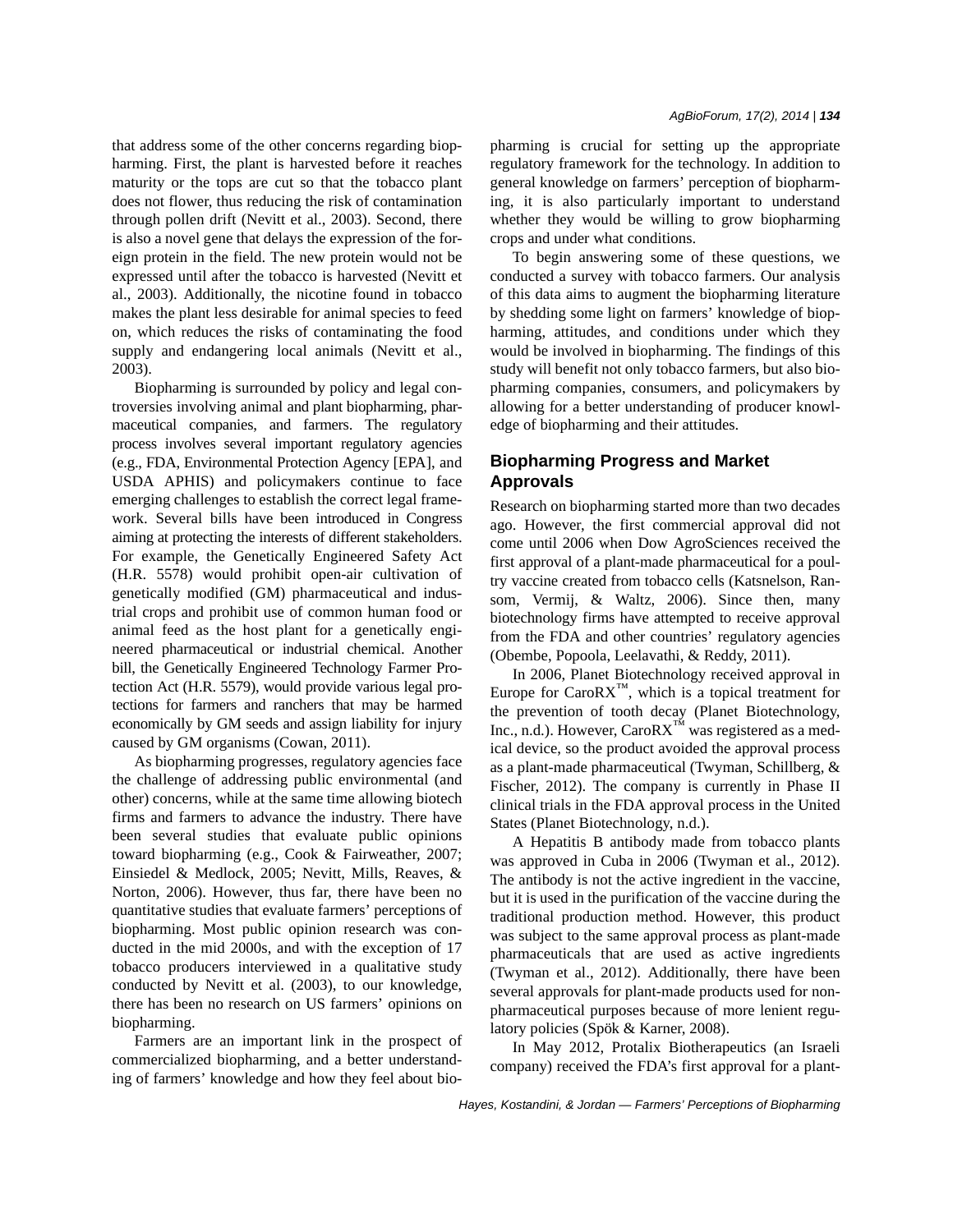made pharmaceutical product intended for humans. The protein is used for the treatment of Type I Gaucher's disease and is cultured in genetically engineered carrot cells (Maxmen, 2012; Opar, 2011; Protalix Biotherapeutics, n.d.). Pfizer is currently marketing it in the United States and Israel under the product name Elelyso (Maxmen, 2012; Opar, 2011; Protalix Biotherapeutics, n.d.). However, this protein is currently produced in carrot cells under laboratory conditions, and there are no farmbased whole plants used in the production method (Morrow, 2012). Nevertheless, many stakeholders in biopharming working with whole plants believe the approval of Elelyso sets a precedent for future approvals (Maxmen, 2012).

Studies (e.g., Rehbinder et al., 2004; Twyman et al., 2012) indicate that the global value of the biopharmaceutical market continues to grow by billions each year. Therefore, biotechnology firms have substantial incentives to invest in research. However, as one biotechnology executive stated, "pharmaceutical companies don't grow tobacco; only farmers do" (Nevitt et al., 2003, p. 5). Thus, to further understand the prospects of this emerging technology, it is important to examine plant producers' attraction to it as well as adoption barriers.

Studies have found that biopharming will have low acreage requirements compared to agricultural crops. For example, Kostandini, Mills, and Norton (2006) found that less than 3% of the US tobacco acreage in 2006 could meet the world demand for human serum albumin, a widely used blood protein. However, as biopharming progresses, if major tobacco biopharming products are approved, biopharming may be able to provide significant returns to tobacco farmers in the United States given that tobacco acreage is very small compared to other crops (Kostandini, Hesterman, & Mills, 2013). Kostandini et al. (2013) also examine recent trends on biopharming and suggest that while important biopharming products are either in the pipeline or in the market, acreage requirements for major biopharming applications will not be a significant source of income for farmers in general.

## **Prior Research on Producers' and Consumers' Attitudes on Biopharming**

Nevitt et al. (2003) conducted a broad study on the opinions of different stakeholders in tobacco biopharming including the agricultural sector, private industry, academia, activist groups, and government officials. Among others, 17 tobacco producers from Tennessee, Virginia, and North Carolina were interviewed. Most of those interviewed had some knowledge of biopharming technology, but none reported a great deal of knowledge. All tobacco producers expressed an interest in growing pharmaceutical tobacco and had little concern about production as long as it was profitable. The concerns were focused on purchasing new equipment and changing current production practices. A few reported concern with maintaining a relationship with their contracted tobacco companies.

Nevitt et al. (2006) also administered a telephone survey of US consumers on their opinions of tobacco biopharming. First, respondents were asked if they held concern in the following categories: (a) companies owning the rights to genetically engineered tobacco, (b) negative effects on human health, (c) negative effects on the environment, and (d) moral/ethical considerations. Health and environmental concerns were the most frequent responses. They found that socioeconomic characteristics and prior knowledge did not have significant correlation with concerns about biopharming. They also found that acceptance of the technology depended on the intended pharmaceutical purpose, as well as societal benefits (Nevitt et al., 2006). Overall, this study concluded that most consumers accept biopharming technology, but there is also a considerable share of the public that is strictly opposed to it. The next step to help advance this technology, in terms of public acceptance, is to educate people about the associated benefits and risk. People's unwillingness to support the technology would be anticipated to change thereafter.

Researchers at the University of Calgary conducted a biopharming perception study in 2005, with focus groups in four regions of Canada (Einsiedel & Medlock, 2005). The study aimed to report public awareness, reactions to specific biopharming uses, and opinions on different containment strategies. Since most of the public is unaware of biopharming, the researchers provided background information and gave participants more time to reflect on the issues. The study reported that only 2 of the 48 participants had heard of biopharming before the study. The initial reactions were mixed, but the number of positive reactions was slightly higher. The most common areas of concern were contamination with food crops, regulations, long-term health effects, and commercial interests overriding public safety. In terms of acceptability, when considering the end product from biopharming crops, participants had mixed views but tended slightly more toward acceptability. In addition, results indicated that participants tended to be more acceptable or less acceptable, as opposed to the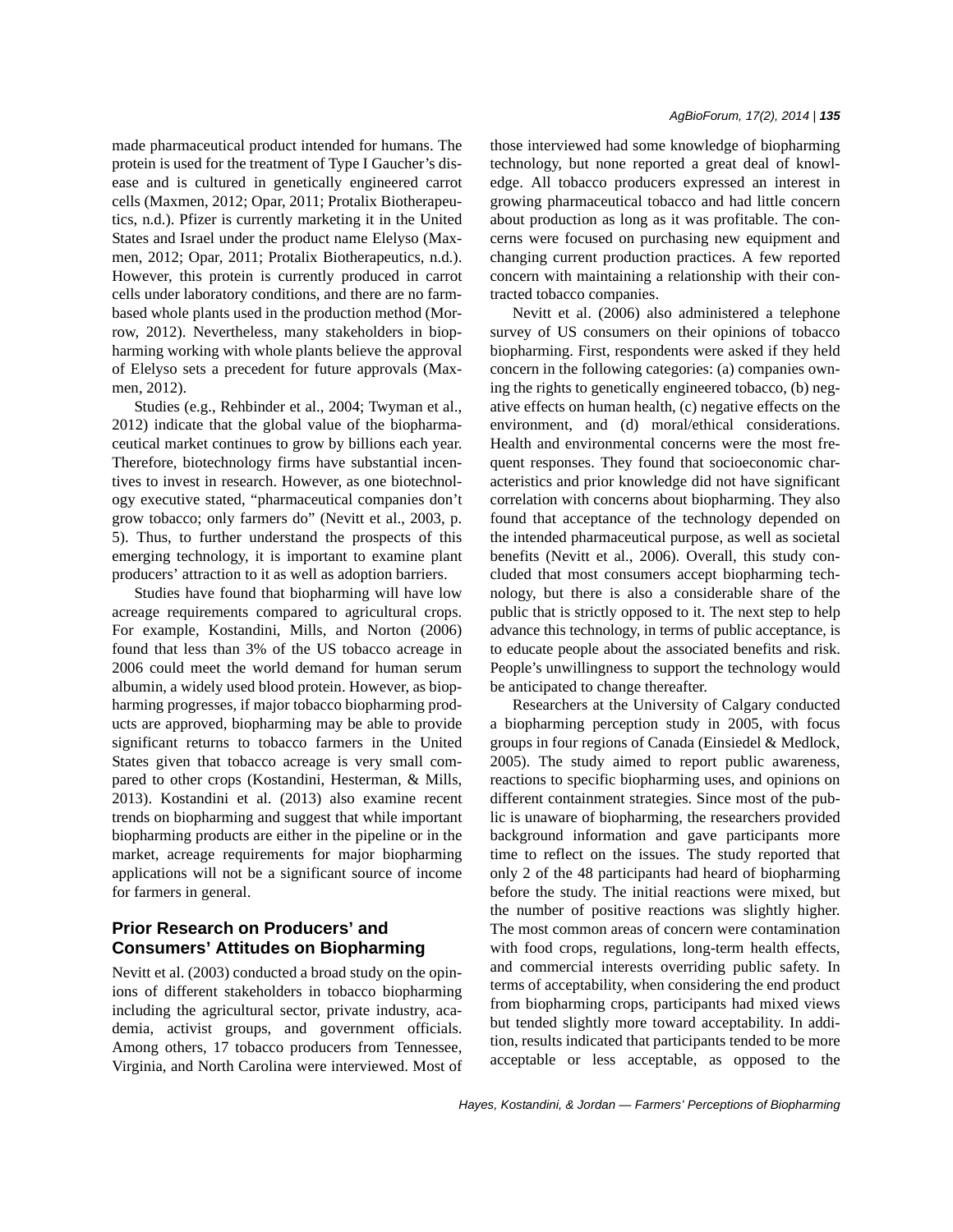**Table 1. Personal characteristics of participants.**

| <b>Attribute</b>             | % of responders |
|------------------------------|-----------------|
| Male                         | 95.0%           |
| Age $> 55$ years             | 67.7%           |
| Income \$100K - \$120K       | 63.4%           |
| Four-year degree or higher   | 36.0%           |
| Growing tobacco 31-40+ years | 73.6%           |
| <b>Prior knowledge</b>       |                 |
| A lot                        | 5.1%            |
| Some                         | 26.5%           |
| Not much                     | 41.9%           |
| Nothing at all               | 26.5%           |

extremes of fully acceptable and unacceptable found by Nevitt et al. (2006).

In New Zealand, Cook and Fairweather (2007) also studied public attitudes toward biopharming. They found that only 26% would support biopharming. However, this is high compared to consumers' willingness to purchase GM food, which is only 10%. They also reported that a high percentage of support is correlated with a higher medical benefit. This study concluded that public support would likely change when apprehension about the technology was lessened. The apprehension is largely based on the same concerns from the other studies (Einsiedel & Medlock 2005; Nevitt et al., 2006) and, if addressed, would be expected to change the public's overall opinion of biopharming.

### **Data**

In July 2012, we conducted a telephone survey with 1,129 tobacco producer contacts and collected data on 145 tobacco farmers in Georgia, Kentucky, North Carolina, Tennessee, and Virginia, with a response rate of 13%. First, the respondents were presented with the following statement: "Currently scientists are using genetic engineering to develop tobacco that can be used to create pharmaceutical medicines. Some believe this technology can be used as a cost-efficient alternative to meet the demand for medicines. Others believe it might lead to unexpected effects on humans or the environment." The only other information they were provided with was this statement: "Tobacco plants used to create medicines are regulated by the USDA APHIS. They require that plots of transgenic tobacco be a minimum of 1,320 feet from any other tobacco in the field. Non-transgenic tobacco cannot be grown in the same plot for one year following transgenic tobacco. Regulators will visit the site several times a year."

**Table 2. Production characteristics of participants.**

| <b>Production category</b> | Average St. Dev. |        | Min | <b>Max</b> |
|----------------------------|------------------|--------|-----|------------|
| Acres                      | 143              | 145.45 |     | 750        |
| Total production (tons)    | 121              | 119.57 |     | 700        |
| Price (\$/lbs)             | 1.82             | 0.19   |     | 2.6        |

Then we asked a series of questions to tobacco producers that consisted of (a) concerns about unexpected effects from biopharming; (b) willingness to grow tobacco for pharmaceutical uses under different conditions regarding production methods and net return per acre; (c) knowledge of biopharming prior to the survey; and (d) characteristics such as gender, age, income, and education.

Table 1 summarizes respondents' personal characteristics and prior knowledge about biopharming. The sample of 145 was composed of 95% men and the average age was 57. Among respondents who reported their income, 63.4% earned between \$100,000 and \$120,000 in 2011, 36% hold a four-year degree or higher, and 73.6% have been growing tobacco for 31 to 40 or more years. Questions targeted at eliciting the respondents' level of knowledge on the subject prior to the survey show that 68.4% of those interviewed knew "not much" or "nothing at all" prior to the survey.<sup>2</sup>

Table 2 summarizes the respondents' acres of tobacco planted, production, and average prices earned in the previous year. In 2011, 50% of the respondents planted 100 acres of tobacco or less, 51% produced 100 tons or less, and the average price received was \$1.82 per pound, with the commodity having a relatively uniform price (standard deviation was 0.19) considering that farmers grow different varieties of tobacco. $3$ 

Below we present our findings on concerns about biopharming and willingness to grow transgenic tobacco using summary statistics as well as probit models to examine factors that may affect farmers' decisions. One concern that may arise with our data is the selection bias of the respondents. In other words, of those that were called, is there any selection into who chooses to complete the survey or not? We ran a few probit models where the dependent variable is whether one completed the survey and the independent variables were the time intervals at which the respondents were called. The results revealed that during certain time intervals (e.g., 6-7 pm and 7-8 pm) there was a higher

*3. Farmers were not asked about the tobacco variety they grow.*

*Hayes, Kostandini, & Jordan — Farmers' Perceptions of Biopharming*

*<sup>2.</sup> The question about how much they knew prior to the survey was asked towards the end of the survey.*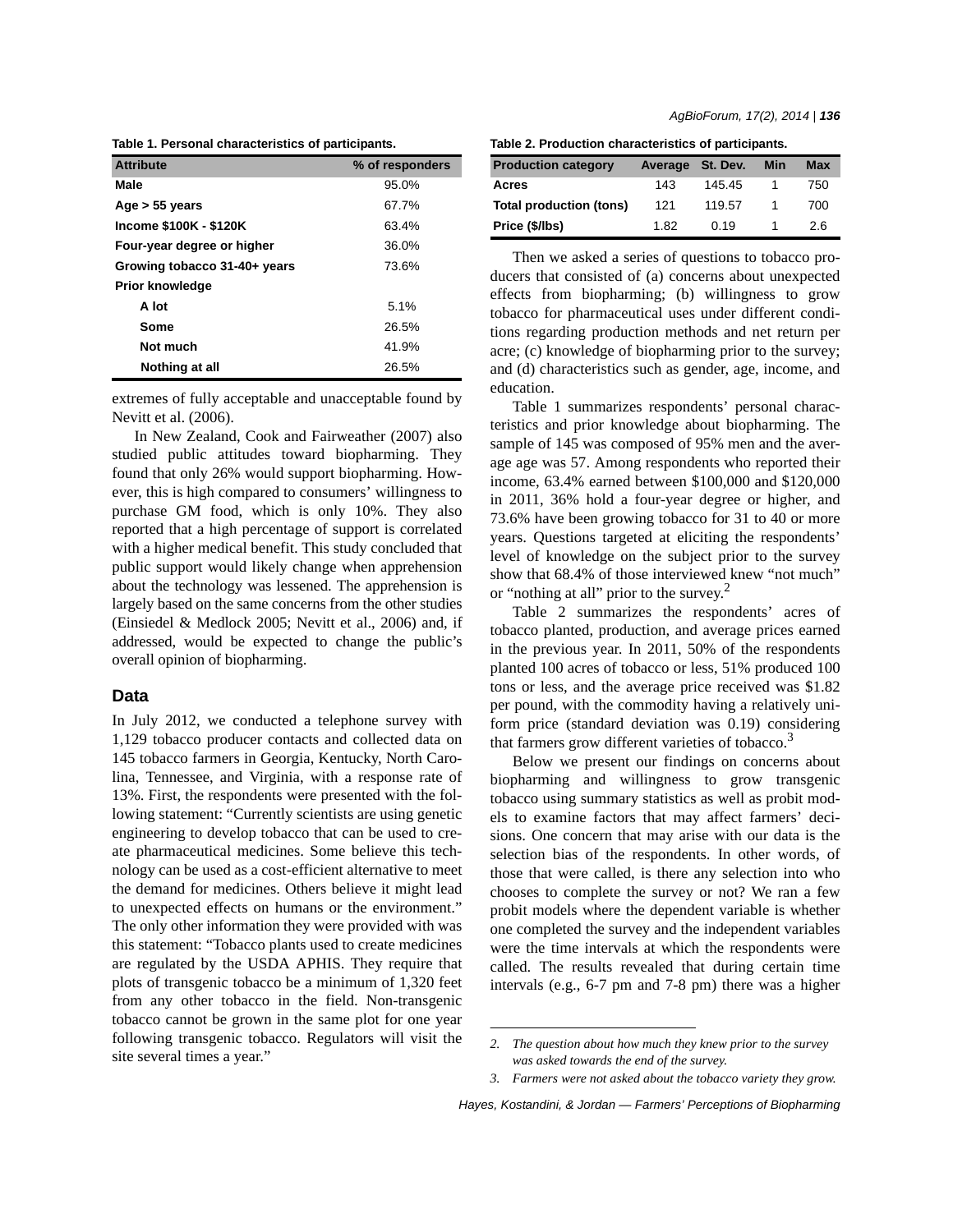**Table 3. Types of concerns about biopharming.**

| Type of concern    | % of responders |  |
|--------------------|-----------------|--|
| Unexpected effects | 18.5%           |  |
| <b>Health</b>      | 4.8%            |  |
| <b>Environment</b> | 4.4%            |  |

propensity for the respondents to complete the survey. This suggests that time in which the respondents are called is important for one to complete the survey and it is unlikely that our sample suffers from selection bias.

## **Results**

#### *Concerns about Biopharming*

As noted, survey participants were told that scientists can use tobacco to create pharmaceutical medicines, and some believe it can be a cost-efficient alternative to meet demand for medicines. They were also told that others believe this technology could lead to unexpected effects. Then they were asked if they were concerned with (a) unexpected effects, (b) human health effects, and (c) environmental effects. These results are presented in Table 3. Despite reporting little familiarity with the technology, only 18.5% said they were concerned with the unexpected effects from biopharming, 4.8% were concerned with health effects, and 4.4% were concerned with the environmental effects.

### *Willingness to Grow*

In order to examine their willingness to grow tobacco for pharmaceutical use, tobacco growers were asked the following questions: "If your net return per acre was more than the net return per acre when growing conventional tobacco, (a) would you be willing to grow tobacco using current equipment and production methods for a pharmaceutical company, (b) would you be willing to grow transgenic tobacco for medicine if you were required to change production methods and work closely with a biopharmaceutical firm, and (c) would you be willing to grow it if you have to purchase additional equipment and change production methods?" For each scenario, each tobacco grower was given a randomized net return per acre above growing conventional tobacco. The assigned returns were randomized over farmers and scenarios, such that, even within respondents the percentage of net return per acre for a growing scenario was not dependent on the percentage given for the other two scenarios.

Results on willingness to grow questions are reported in Table 4. Among those that answered, $4$  **Table 4. Willingness to grow pharmaceutical tobacco.**

| Net return per<br>acre | <b>Current</b><br>production<br>methods | Change<br>production<br>method | <b>Additional</b><br>equipment |
|------------------------|-----------------------------------------|--------------------------------|--------------------------------|
| 5%                     | 58%                                     | 17%                            | 7%                             |
| 10%                    | 65%                                     | 36%                            | 24%                            |
| 25%                    | 93%                                     | 92%                            | 68%                            |
| 40%                    | 93%                                     | 96%                            | 81%                            |
| More than 50%          | 93%                                     | 94%                            | 84%                            |

regardless of net return per acre, (a) 81% reported they would be willing to grow tobacco using current production methods, (b) 68% reported they would be willing to grow if required to change production methods and work closely with a biopharmaceutical firm, and (c) 60% reported they would be willing to grow if they had to change production methods and purchase additional equipment. Table 4 also reports the percentage of tobacco producers that answered yes for a given net return per acre and production scenario. Under current production methods, with a 5% increase in net return per acre, 58% would be willing to grow pharmaceutical tobacco. As expected, changing production and additional equipment scenarios decreased the willingness to grow under all net returns per acre. Changing production methods and the requirement of additional equipment dramatically affected whether a tobacco producer answered yes with only 17% and 7% willing to adopt, respectively, if they receive a 5% increase in returns. However, the gap reduces as the net return per acre increases, indicating that profitability is a very important factor for farmers.

We also estimate a probit model on the willingness to grow for each of the three growing scenarios using the predictors: net return per acre, gender, age, education, income, concern about unexpected effects, level of knowledge about biopharming prior to the survey, and experience with growing tobacco (Table  $5$ ).<sup>5</sup> Results suggest that the probability of a producer willing to grow pharmaceutical tobacco is largely influenced by economic incentives. Net return per acre is statistically significant and increases the probability that a farmer is willing to grow pharmaceutical tobacco under all three

*<sup>4. &#</sup>x27;Don't know' responses were treated as a refusal to answer for all summaries in this article.*

*<sup>5.</sup> The reason that the number of observations is not the same across columns in Table 5 is that as the question moved from using the current methods to changing methods and purchasing additional equipment, more respondents stated that they were not sure, and they could not state yes or no.*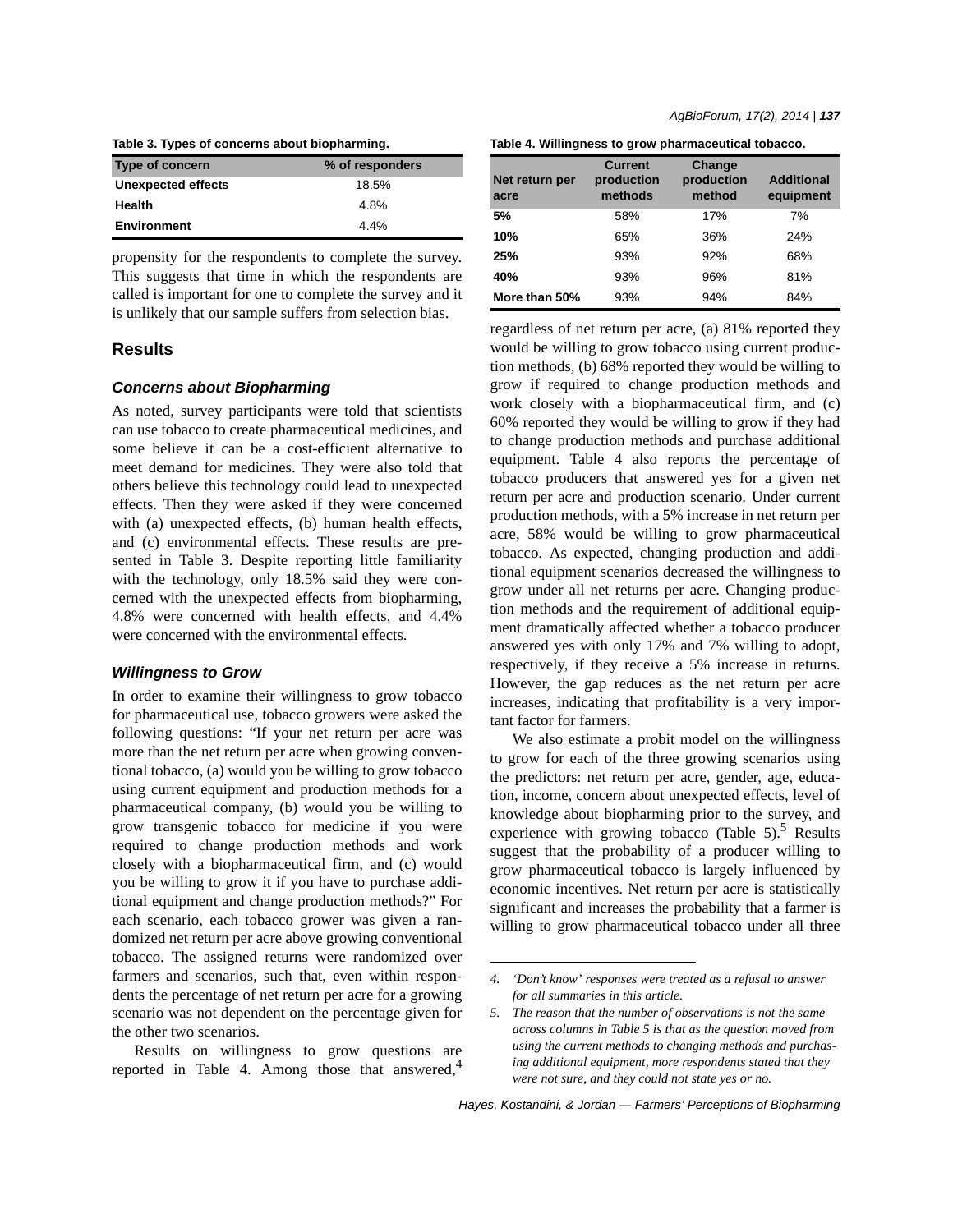### **Table 5. Probit model for willingness to grow.**

| <b>Variables</b>              | <b>Current production</b><br>methods | <b>Change production</b><br>methods | <b>Change production</b><br>methods and buy<br>additional equipment |
|-------------------------------|--------------------------------------|-------------------------------------|---------------------------------------------------------------------|
| Net return per acre           | 4.820 ***                            | 27.228 ***                          | 5.348 ***                                                           |
|                               | 1.754                                | 5.708                               | 1.188                                                               |
| Male                          | 0.127                                | $3.604$ ***                         | 1.066                                                               |
|                               | 0.562                                | 1.168                               | 0.737                                                               |
| Age 50 to 85                  | 0.004                                | $-0.014$                            | 0.009                                                               |
|                               | 0.015                                | 0.019                               | 0.016                                                               |
| <b>Bachelor or higher</b>     | $-0.605$ *                           | 0.143                               | $-1.060$ ***                                                        |
|                               | 0.330                                | 0.417                               | 0.379                                                               |
| Income > \$50K                | $0.085$ **                           | 0.015                               | $0.081$ **                                                          |
|                               | 0.035                                | 0.039                               | 0.037                                                               |
| Concern about biopharming     | 0.406                                | $-1.581$                            | $-0.915$                                                            |
|                               | 0.781                                | 1.779                               | 0.579                                                               |
| Level of prior knowledge      | $-0.359$                             | $-0.172$                            | $0.657$ *                                                           |
|                               | 0.342                                | 0.412                               | 0.352                                                               |
| More than 10 years of farming | 0.251                                | $-0.382$                            | $-0.711$                                                            |
|                               | 0.505                                | 0.679                               | 0.488                                                               |
| <b>Constant</b>               | $-0.564$                             | $-5.352$ ***                        | $-2.135$ *                                                          |
|                               | 0.980                                | 1.647                               | 1.166                                                               |
| <b>Observations</b>           | 117                                  | 105                                 | 101                                                                 |

*Note: \*, \*\*, or \*\*\* indicate significance at the 10, 5, and 1% levels, respectively.*

growing scenarios. Additionally, male farmers with an income of more than \$50,000 are more likely to adopt the technology. Interestingly, those that have at least a fouryear degree are less likely to adopt using current methods or if they have to purchase additional equipment.

To further investigate their willingness to grow pharmaceutical tobacco, as noted, producers were told about some of the current regulations with growing tobacco on the field, including a 1,320 foot fallow zone from other fields and a one-year restriction to grow non-pharmaceutical crops after they have planted biopharming crops. These regulations do not seem to deter willingness to grow, as 86.5% reported it would not prevent them from growing pharmaceutical tobacco. However, when asked what percentage of their acres they would be willing to use for pharmaceutical tobacco, only 15.4% were willing to use 31% or more of their acres. Half of the respondents answered they would be willing to experiment with 6% to 20% of their acres.

A second probit model was used to analyze the probability that regulations would prevent them from growing pharmaceutical tobacco (Table 6). The predictors used were the same ones as in the first probit model. Results suggest that those with prior concerns were more likely to say that regulations would prevent them from growing transgenic tobacco; producers earning more than \$50,000 a year through farming and those

#### **Table 6. Probit on regulations preventing willingness to grow.**

| <b>Variables</b>              | <b>Regulations would</b><br>prevent adopting |
|-------------------------------|----------------------------------------------|
| Net return per acre           | 1.711<br>1.293                               |
| Male                          | $-1.372$ *<br>0.745                          |
| Age 50 to 85                  | 0.010<br>0.018                               |
| <b>Bachelor or higher</b>     | $-1.076$ *<br>0.623                          |
| Income >\$50K                 | ***<br>$-0.107$<br>0.039                     |
| Concern about biopharming     | $1.646$ ***<br>0.635                         |
| Level of prior knowledge      | 0.201<br>0.376                               |
| More than 10 years of farming | $-0.174$<br>0.621                            |
| Constant                      | $-0.098$<br>1.140                            |
| <b>Observations</b>           | 121                                          |

*Note: \*, \*\*, or \*\*\* indicate significance at the 10, 5, and 1% levels, respectively.*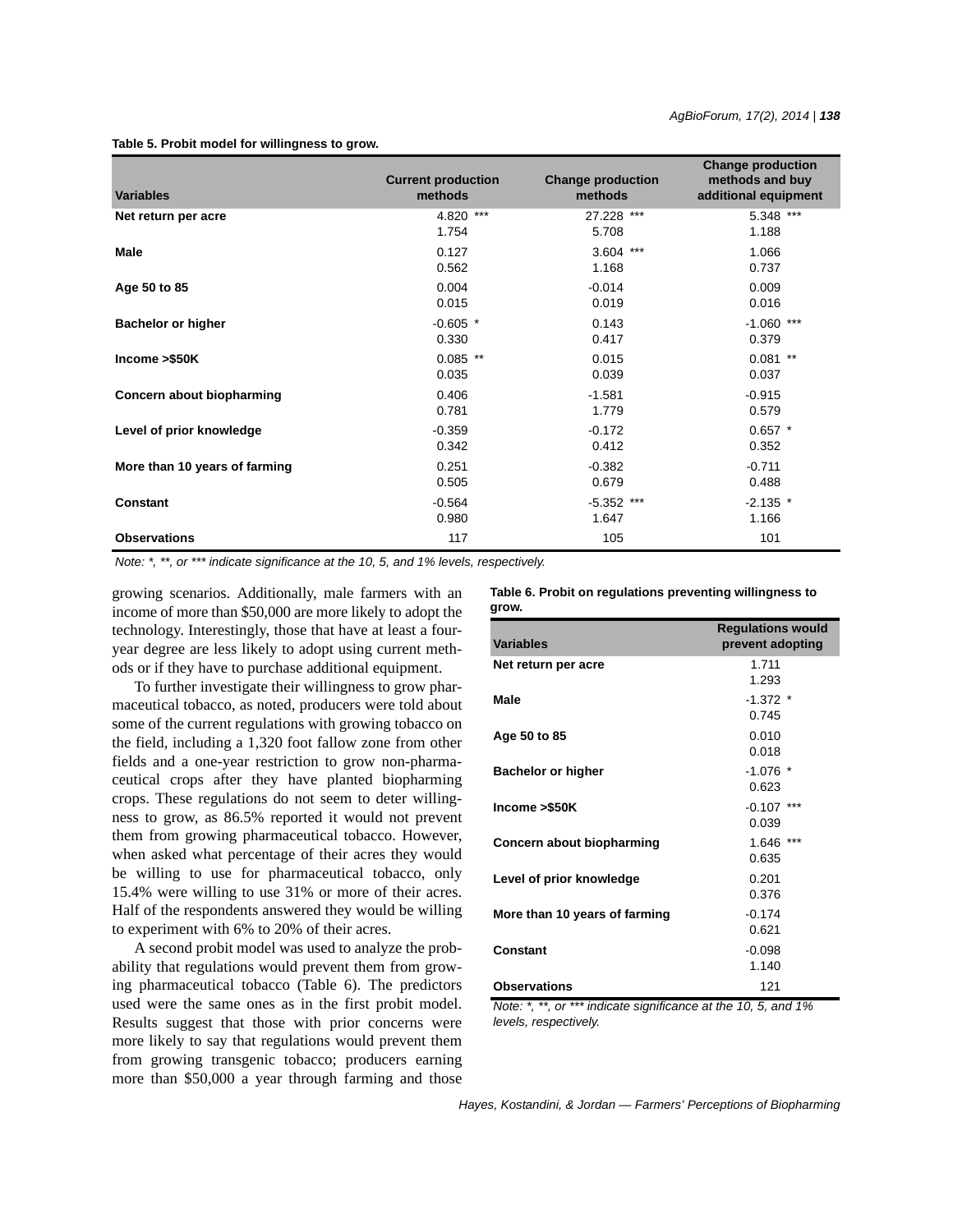with a bachelor degree or higher were less likely to report that regulations would prevent them from growing pharmaceutical tobacco.

In the participatory assessments that Nevitt et al. (2003) conducted, they reported that some tobacco producers expressed concern with maintaining relationships with the companies they currently contract with. Our study reveals a different outcome. We find that 95.4% of the tobacco farmers would be willing to grow tobacco for a company different than the one they usually contract with.

## **Conclusions**

Previous research on perceptions of biopharming has focused on the consumers and the challenges policymakers face in addressing the diversity in public opinion. We explore producers' perceptions, as they are also important stakeholders and will be subject to biopharming regulations when more commercialization takes place.

Compared to the general public, a higher share of tobacco farmers have some knowledge of biopharming (21.7% said they knew some or a lot about biopharming in Nevitt et al. [2006] as compared to 31.6% of the farmers in our study), a similar share has environmental concerns (about 4%), and a smaller share (4.8% vs. 7% in Nevitt et al. [2006]) is worried about negative health effects.<sup>6</sup> Overall, our results suggest that tobacco producers know little about biopharming and their responses are largely driven by the information presented to them, and most importantly, by economic profits. In addition, producers appear to have relatively fewer concerns about the technology compared to consumers.

As biopharming progresses and producers become more aware of the technology, more research will be needed to find how producers' willingness to grow changes and the characteristics of those that will participate. This survey did not address estimates of revenues and additional costs for producers or the specifics of contractual relationships between the biopharmaceutical firm and the producer. These could be important topics for future biopharming research.

Finally, given the low level of biopharming awareness, it is very important to provide producers with appropriate information on biopharming, as well as its challenges and opportunities. This way, they can better evaluate their costs, risks, and benefits and supply important insights that will help shape current and future regulation.

### **References**

- Ahmad, P., Ashraf, M. Younis, M., Hu, X., Kumar, A., Akram, N.A., & Al-Qurainy, F. (2012). Role of transgenic plants in agriculture and biopharming. *Biotechnology Advances*, *30*(2012), 524-540.
- Cook, A.J., & Fairweather, J.R. (2007). Attitudes and intentions to support biopharming. *International Journal of Biotechnology*, *9*(6), 530-547.
- Cowan, T. (2011). Agricultural biotechnology: Background and recent issues (Congressional Research Service Report for Congress RL32809). Washington, DC: Congressional Research Service, Library of Congress.
- Einsiedel, E.F., & Medlock, J. (2005). A public consultation on plant molecular farming. *AgBioForm*, *8*(1), 26-32. Available on the World Wide Web: http://www.agbioforum.org.
- Elbehri, A. (2005). Biopharming and the food system: Examining the potential benefits and risks. *AgBioForum*, *8*(1), 18-25. Available on the World Wide Web: http://www.agbioforum.org.
- Hood, E.E., & Howard, J.A.(Eds.). (2002). *Plants as factories for protein production*. Boston: Kluwer Academic Publisher.
- Hood, E.E., Woodard, S.L., & Horn, M.E. (2002). Monoclonal antibody manufacturing in transgenic plants—Myths and realities. *Current Opinion in Biotechnology*, *13*(6), 630-635.
- Katsnelson, A., Ransom, J., Vermij, P., & Waltz, E. (2006). USDA approves the first plant-based vaccine. *Nature Biotechnology*, *24*(2006), 233-234.
- Kostandini, G., Mills, B.F., & Norton, G.W. (2006). The potential impact of tobacco biopharming: The case of human serum albumin. *American Journal of Agricultural Economics*, *88*(3), 671-679.
- Kostandini, G., Hesterman, L., & Mills, B.F. (2013). Is biopharming living up to its promise? Latest trends and implications for the agricultural sector. *Journal of Agribusiness*, *31*, 25-35.
- Maxmen, A. (2012). Drug-making plant blooms. *Nature*, *485*(May), 160.
- Mison, D., & Curling, J. (2000). The industrial productions costs of recombinant therapeutic proteins expressed in transgenic corn. *Bio-Pharm*, *13*, 48-54.
- Morrow. J. (2002). Economics of antibody production. *Genetic Engineering News*, *22*, 1-39.
- Morrow, T. (2012). Gaucher's disease treatment option rides on carrot cells' biologic power. *Managed Care*.
- Nevitt, J., Drake, P.M., Mills, B., Jones, M.E., Ellerbrock, M., & Reaves, D. (2003). *Participatory assessment of social and economic effects of using transgenic tobacco to produce pharmaceuticals* (Working paper). Blacksburg: Virginia Polytech- *6. Note that there is a seven-year timeframe between these two*

*studies.*